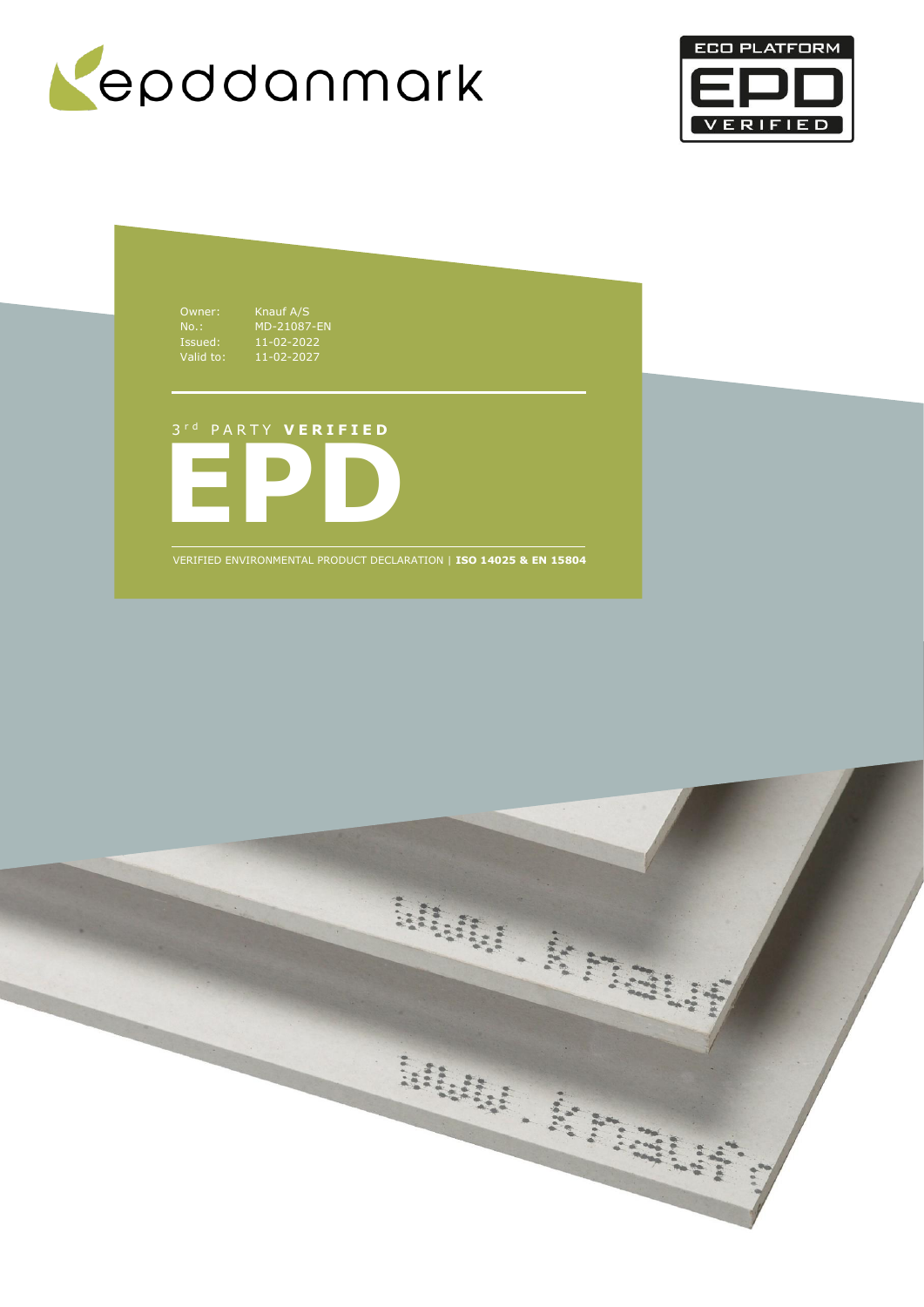



### **Owner of declaration**

Knauf A/S Kløvermarksvej 6 DK-9500 Hobro CVR: 5405 0313

#### **Programme**

EPD Danmark [www.epddanmark.dk](http://www.epddanmark.dk/)

□ Industry EPD ☒ Product EPD

#### **Declared product(s)** Classic Board

Number of declared datasets/product variations: 1

The Knauf Classic Board is a glass fiber reinforced gypsum plasterboard. The EPD is valid for all variations carrying the Knauf Classic 1 Board and Knauf Danogips Classic 3 Board name. The range includes products with different edge profiles such as tapered, square and beveled edges.

The calculations cover similar products (variation <5%) and are based on the product with the highest environmental impact within the product group (article number 11990).

#### **Production site**

Knauf's production site in Hobro; Kløvermarksvej 6, DK-9500 Hobro, Denmark

#### **Product use**

The product is used for general indoor building construction of walls and ceilings.

#### **Declared/ functional unit**

1  $m<sup>2</sup>$ 

**Year of data** 2019



# Repodanmark

**Issued:** 11-02-2022 **Valid to:** 11-02-2027

**Basis of calculation**

This EPD is developed in accordance with the European standard EN 15804+A2.

#### **Comparability**

EPDs of construction products may not be comparable if they do not comply with the requirements in EN 15804. EPD data may not be comparable if the datasets used are not developed in accordance with EN 15804 and if the background systems are not based on the same database.

#### **Validity**

This EPD has been verified in accordance with ISO 14025 and is valid for 5 years from the date of issue.

#### **Use**

The intended use of an EPD is to communicate scientifically based environmental information for construction products, for the purpose of assessing the environmental performance of buildings.

#### **EPD type**

☐Cradle-to-gate with modules C1-C4 and D ☒Cradle-to-gate with options, modules C1-C4 and D ☐Cradle-to-grave and module D ☐Cradle-to-gate

□Cradle-to-gate with options

CEN standard EN 15804 serves as the core PCR

Independent verification of the declaration and data, according to EN ISO 14025

□ internal **a** external

Third party verifier:

Vialent Bach

*Ninkie Bendtsen*

enser *Martha Katrine Sørensen*

*EPD Danmark*

|                                  | Life cycle stages and modules ( $MND =$ module not declared) |                |           |                         |            |                |                |             |               |                              |                             |                                 |                |                     |                |                                                     |
|----------------------------------|--------------------------------------------------------------|----------------|-----------|-------------------------|------------|----------------|----------------|-------------|---------------|------------------------------|-----------------------------|---------------------------------|----------------|---------------------|----------------|-----------------------------------------------------|
|                                  | Product                                                      |                |           | Construction<br>process |            |                |                | Use         | End of life   |                              |                             | Beyond the system<br>boundary   |                |                     |                |                                                     |
| material<br><b>Alddns</b><br>Raw | Transport                                                    | Manufacturing  | Transport | Installation<br>process | Jse        | Maintenance    | Repair         | Replacement | Refurbishment | Operational<br>use<br>energy | Operational<br>use<br>water | construction<br>demolition<br>த | Transport      | processing<br>Waste | Disposal       | recover<br>recycling<br>potential<br>Re-use,<br>and |
| A1                               | A2                                                           | A <sub>3</sub> | A4        | A <sub>5</sub>          | <b>B1</b>  | B <sub>2</sub> | B <sub>3</sub> | <b>B4</b>   | <b>B5</b>     | <b>B6</b>                    | <b>B7</b>                   | C <sub>1</sub>                  | C <sub>2</sub> | C <sub>3</sub>      | C <sub>4</sub> | D                                                   |
| X                                | X                                                            | X              | Χ         | <b>MND</b>              | <b>MND</b> | <b>MND</b>     | <b>MND</b>     | <b>MND</b>  | <b>MND</b>    | <b>MND</b>                   | <b>MND</b>                  | X                               | X              | X                   | Х              | X                                                   |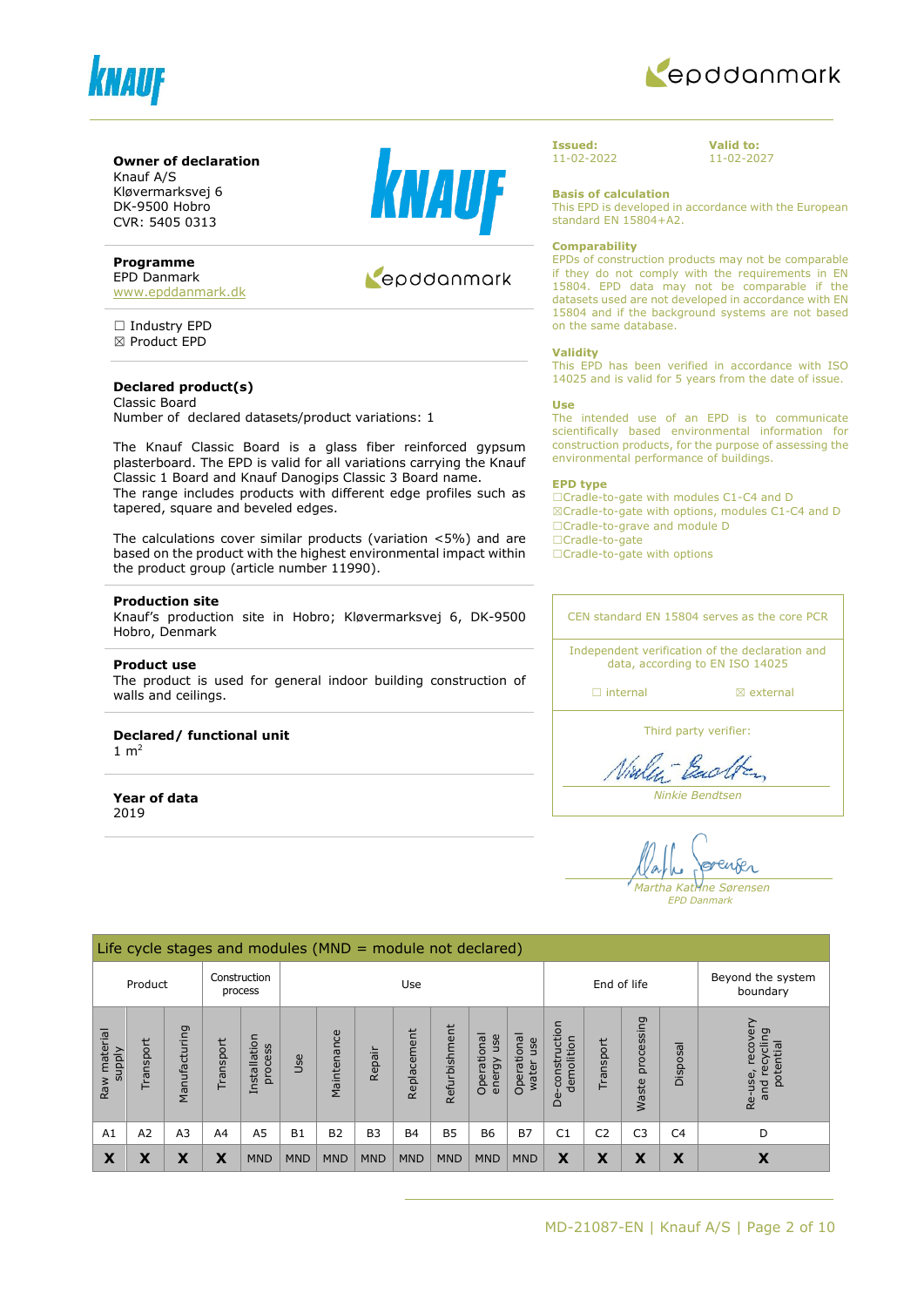



# Product information

### **Product description**

The main product components and packaging are shown in the tables below.

| <b>Material</b>  | Weight-% of      |
|------------------|------------------|
|                  | declared product |
| Paper            | 4%               |
| Stucco           | 87%              |
| Fibre glass      | $< 1\%$          |
| <b>Additives</b> | $< 1\%$          |
| Glue             | $< 1\%$          |
| Water            | 80/              |

| Packaging     | Weight-% |
|---------------|----------|
| Ceiling board | 99.1%    |
| PE film       | $0.9\%$  |

#### **Representativity**

This declaration, including data collection and the modeled foreground system including results, represents the production of gypsum board on the production site located in Hobro. Product specific data are based on average values collected in the period 2019. Background data are based on the GaBi 2021.2 database and are less than 10 years old except for two detergents <0.05% (w/w). Generally, the used background datasets are of high quality, and the majority of the datasets are only a couple of years old.

#### **Picture of product(s)**

#### **Hazardous substances**

Knauf Classic boards do not contain substances listed in the "Candidate List of Substances of Very High Concern for authorisation"

[\(http://echa.europa.eu/candidate-list-table\)](http://echa.europa.eu/candidate-list-table)

### **Essential characteristics**

According to EN 520:2009 the Classic Board is classified as type A (plasterboard with a face to which suitable gypsum plasters or decoration may be applied).

Further technical information can be obtained by contacting Knauf or on the website: [www.knauf.dk](http://www.knauf.dk/)

#### **Reference Service Life (RSL)**

The RSL is defined as 60 years according to NPCR 010 version 3.0.

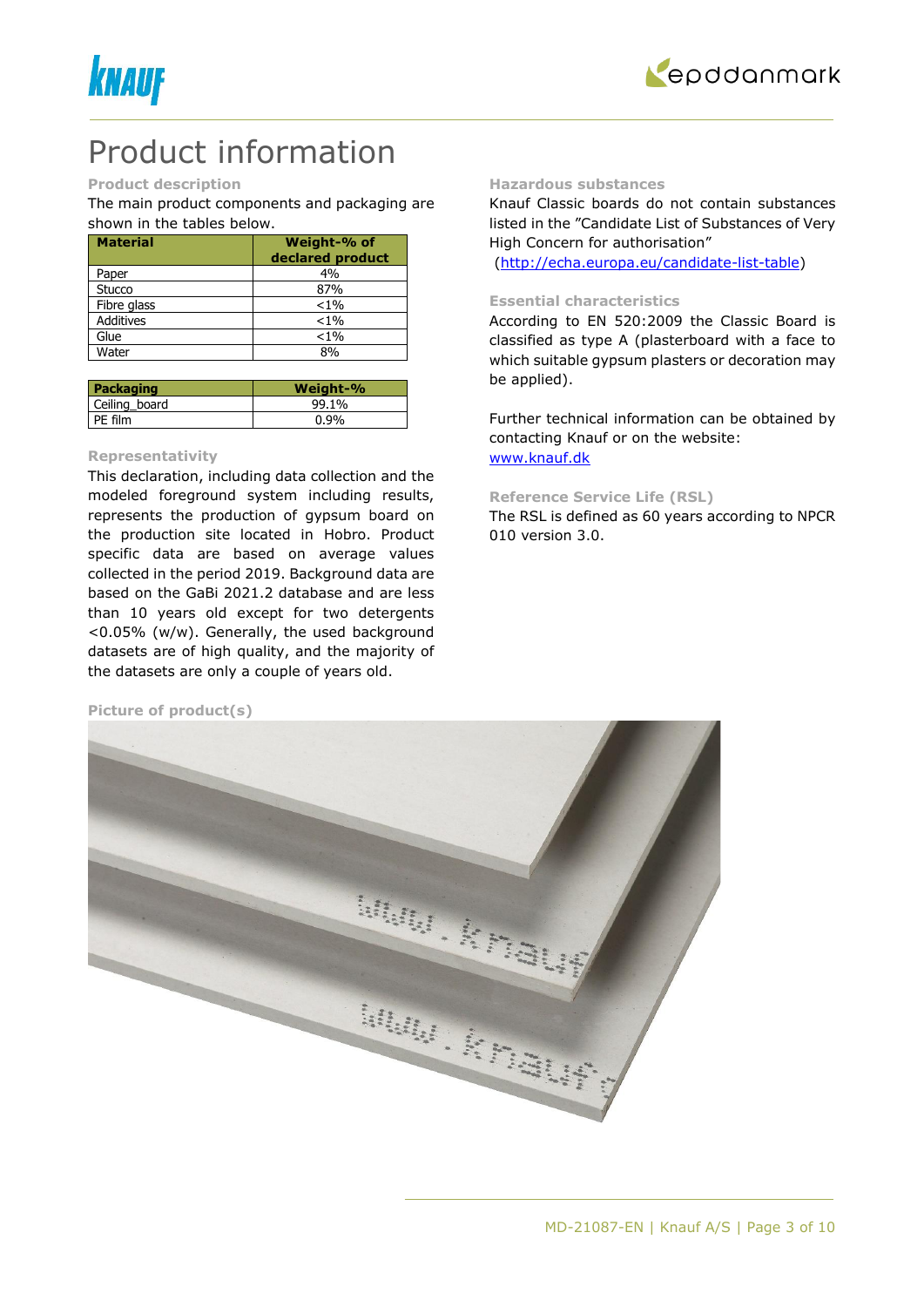



# LCA background

#### **Declared unit**

The LCI and LCIA results in this EPD relates to 1 m2

| <b>Name</b>                | <b>Value</b> | Unit              |
|----------------------------|--------------|-------------------|
| Declared unit              |              | m <sup>2</sup>    |
| Area density               | 8.3          | kq/m <sup>2</sup> |
| Conversion factor to 1 kg. | በ 17በ        |                   |

Not defined

#### **PCR**

This EPD is developed according to the core rules for the product category of construction products in EN 15804, and NPCR 010 version 3.0.

#### **Flowdiagram**

The diagram below shows the system boundaries of the EPD. A detailed illustration of A3 is shown later.

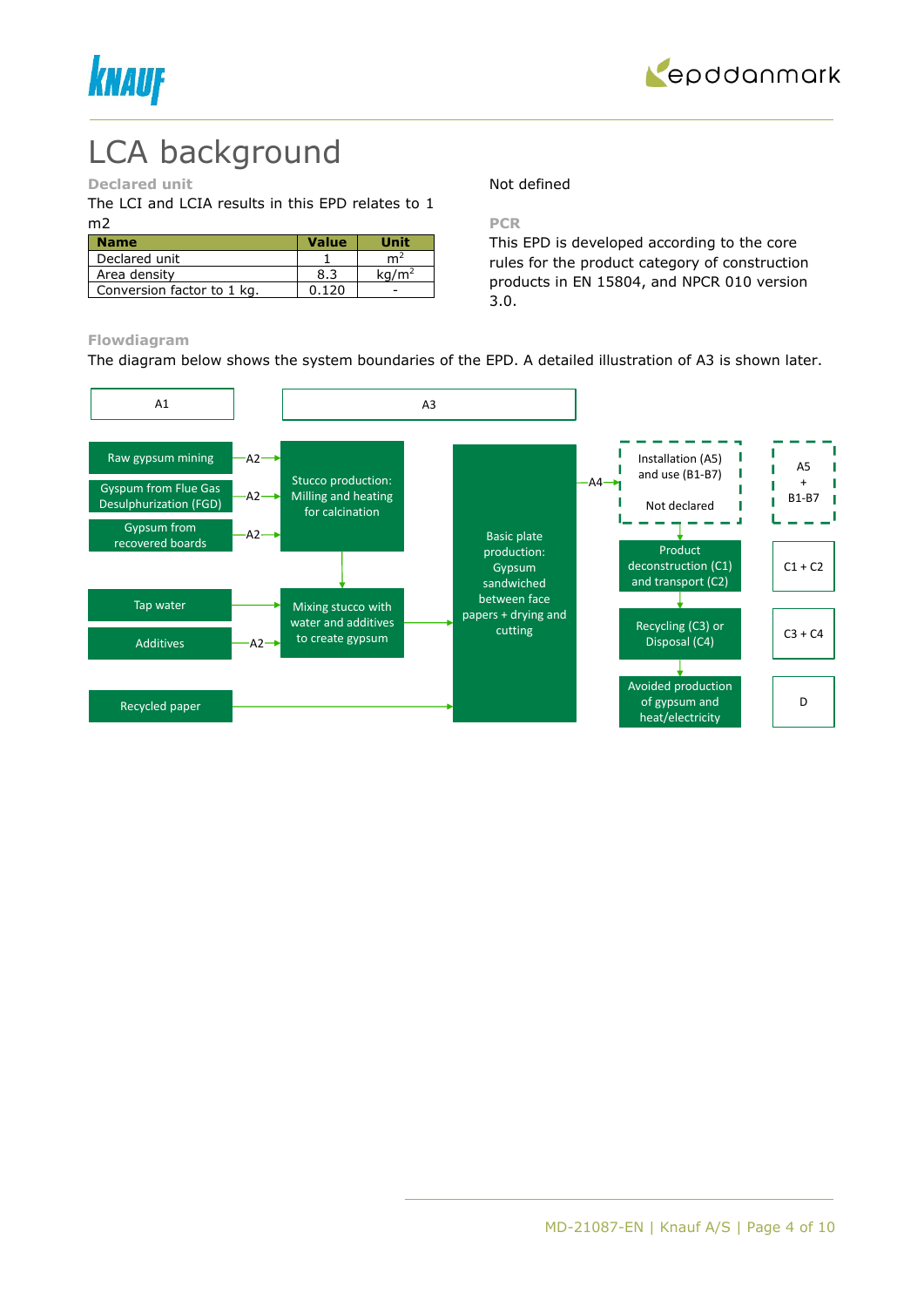



#### **System boundary**

This EPD is based on an LCA including cradle-togate with options, modules C1-C4, and module D. 100 % (w/w) of the product has been accounted for.

The general rules for the exclusion of inputs and outputs follows the requirements in EN 15804, 6.3.5, where the total of neglected input flows per module shall be a maximum of 5 % of energy usage and mass and 1 % of energy usage and mass for unit processes.

#### **Product stage (A1-A3) includes**:

The product stage comprises the acquisition of all raw materials, products and energy, transport to the production site, packaging and waste processing up to the "end-of-waste" state or final disposal. The LCA results are declared in aggregated form for the product stage, which means, that the sub-modules A1, A2 and A3 are declared as one module A1-A3.

A1 – Extraction and processing of raw materials The raw gypsum is mined in Spain. All other raw materials are produced mainly in Northern Europe.

#### A2 - Transport to the production site

The inbound transport includes all incoming material from suppliers. This includes the transport of Flue-Gas Desulfurization (FGD) from coal-based power plants, as well as transport of raw natural gypsum from Spain.

#### A3 – Manufacturing processes

The natural, recycled or FGD based gypsum is heated/calcinated to bring the gypsum to the

hemihydrate state known as stucco. The stucco is mixed with water and other additives and sandwiched between the front and back liner. After initial hardening, the plates are cut into shape and heated in the curing oven.

### **Construction process stage (A4-A5) includes:**

A weighted average for the transport distance of 237 km is included for the average Danish market situation.

The installation phase (A5) is not included.

#### **Use stage (B1-B7) includes:**

Not included

#### **End of Life (C1-C4) includes:**

The board is dismantled by hand (C1) and transported to municipal collection facilities, and from here to a recycling company (C2).

The gypsum part of the plate (gypsum and additives) is split from the paper liners using electricity-based machinery (C3). The paper part is assumed incinerated with energy recovery (C4)

#### **Re-use, recovery and recycling potential (D) includes:**

The gypsum part of the product is recycled as gypsum and avoids mining and production of natural gypsum. This can be done at Knauf and recycled in new Knauf boards.

The recovered energy from incineration of paper avoids the production of primary heat or electricity at power plants.

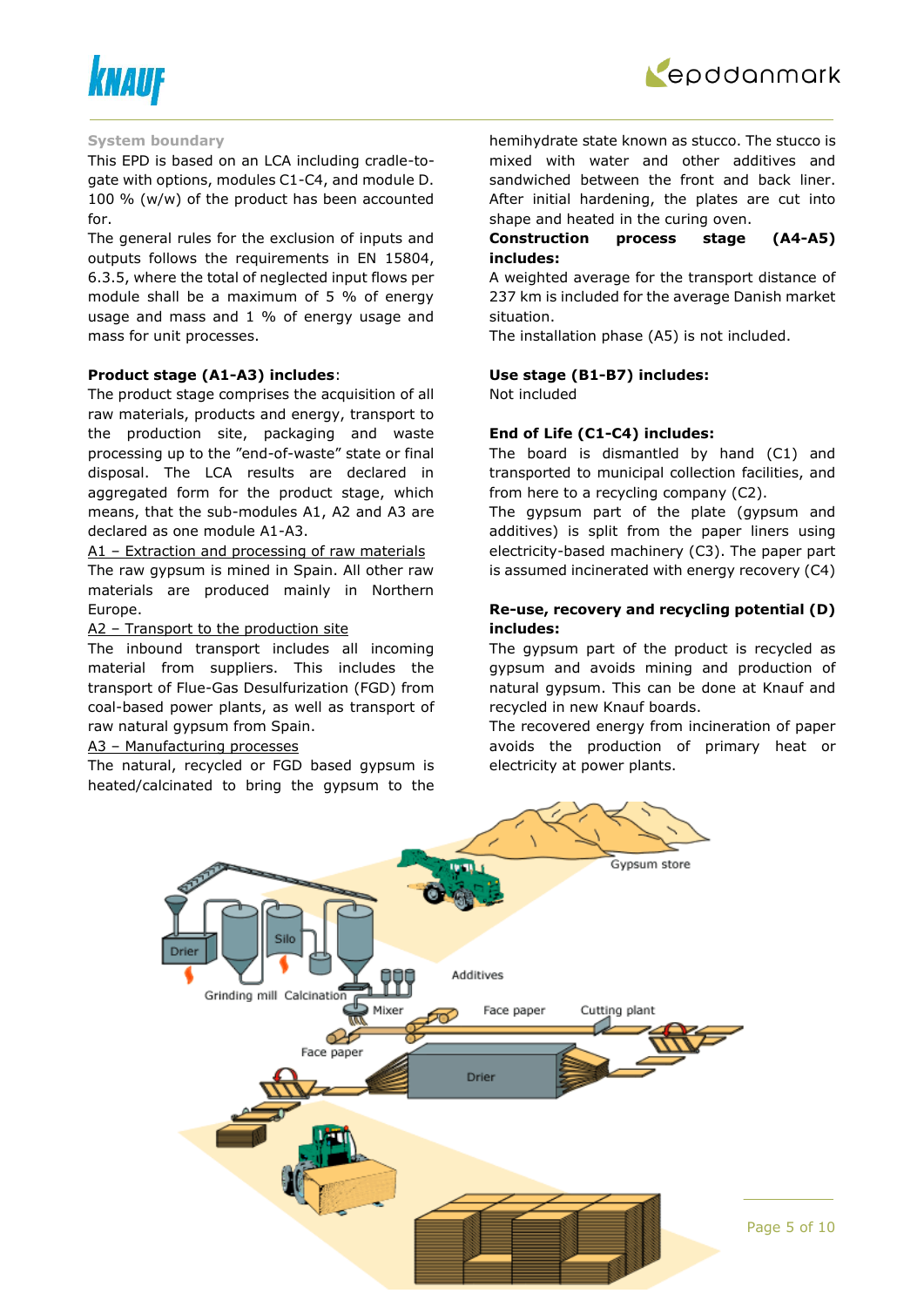



# LCA results

The LCIA results are calculate using GaBi 10.6 with database version 2021.2, and using the characterization model defined in GaBi as EN15804+A2 for classifying and characterizing input and output flows.

| <b>ENVIRONMENTAL EFFECTS PER PRODUKT PER M<sup>2</sup></b> |                                                                                                                                       |             |                |                                                  |                |                |                                                                                                     |               |  |  |
|------------------------------------------------------------|---------------------------------------------------------------------------------------------------------------------------------------|-------------|----------------|--------------------------------------------------|----------------|----------------|-----------------------------------------------------------------------------------------------------|---------------|--|--|
| <b>Parameter</b>                                           | <b>Enhed</b>                                                                                                                          | $A1 - A3$   | A <sub>4</sub> | C1                                               | C <sub>2</sub> | C <sub>3</sub> | C <sub>4</sub>                                                                                      | D             |  |  |
| GWP-total                                                  | [kg CO2 eg.]                                                                                                                          | 1.23E+00    | 1.56E-01       | $0.00E + 00$                                     | 1.28E-01       | 3.70E-02       | 4.71E-01                                                                                            | $-1.72E-01$   |  |  |
| GWP-fossil                                                 | [kg CO2 eg.]                                                                                                                          | 1.79E+00    | 1.53E-01       | $0.00E + 00$                                     | 1.25E-01       | 3.67E-02       | 1.17E-02                                                                                            | $-1.71E-01$   |  |  |
| GWP-bio                                                    | [kg CO2 eg.]                                                                                                                          | $-5.62E-01$ | 1.65E-03       | $0.00E + 00$                                     | 1.35E-03       | 3.12E-04       | 4.59E-01                                                                                            | $-8.53E-04$   |  |  |
| GWP-luluc                                                  | [kg CO2 eg.]                                                                                                                          | 1.57E-03    | 1.26E-03       | $0.00E + 00$                                     | 1.04E-03       | 5.19E-05       | 8.05E-06                                                                                            | $-1.37E-04$   |  |  |
| <b>ODP</b>                                                 | [kg CFC 11 eq.]                                                                                                                       | 4.13E-09    | 3.05E-17       | $0.00E + 00$                                     | 2.51E-17       | 8.78E-16       | 9.06E-17                                                                                            | $-1.96E-15$   |  |  |
| AP                                                         | [mol H <sup>+</sup> eq.]                                                                                                              | 4.04E-03    | 1.68E-04       | $0.00E + 00$                                     | 1.37E-04       | 7.63E-05       | 1.31E-04                                                                                            | $-2.55E-04$   |  |  |
| EP-fw                                                      | [kg P eq.]                                                                                                                            | 3.82E-05    | 4.60E-07       | $0.00E + 00$                                     | 3.77E-07       | 9.83E-08       | 1.64E-08                                                                                            | $-2.31E-07$   |  |  |
| EP-mar                                                     | [kg N eg.]                                                                                                                            | 1.77E-03    | 5.42E-05       | $0.00E + 00$                                     | 4.45E-05       | 1.81E-05       | 4.75E-05                                                                                            | $-7.95E - 05$ |  |  |
| EP-ter                                                     | [mol N ea.]                                                                                                                           | 1.89E-02    | 6.42E-04       | $0.00E + 00$                                     | 5.27E-04       | 1.90E-04       | 5.93E-04                                                                                            | $-8.63E-04$   |  |  |
| <b>POCP</b>                                                | [kg NMVOC eg.]                                                                                                                        | 5.03E-03    | 1.46E-04       | $0.00E + 00$                                     | 1.20E-04       | 4.92E-05       | 1.26E-04                                                                                            | $-2.23E-04$   |  |  |
| $ADP$ -mm <sup>1</sup>                                     | [kg Sb eg.]                                                                                                                           | 1.38E-06    | 1.37E-08       | $0.00E + 00$                                     | 1.13E-08       | 1.08E-08       | 1.39E-09                                                                                            | $-2.87E-08$   |  |  |
| $ADP$ -fos $1$                                             | [MJ]                                                                                                                                  | 2.84E+01    | $2.06E + 00$   | $0.00E + 00$                                     | $1.69E + 00$   | $6.52E-01$     | 1.50E-01                                                                                            | $-2.94E + 00$ |  |  |
| WDP <sup>1</sup>                                           | rm31                                                                                                                                  | 2.94E-01    | 1.44E-03       | $0.00E + 00$                                     | 1.18E-03       | 5.88E-03       | 5.82E-02                                                                                            | $-1.28E-02$   |  |  |
|                                                            | GWP-total = Globale Warming Potential - total; GWP-fossil = Global Warming Potential - fossil fuels; GWP-bio = Global                 |             |                |                                                  |                |                |                                                                                                     |               |  |  |
|                                                            | Warming Potential - biogenic; GWP-luluc = Global Warming Potential - land use and land use change; ODP = Ozone                        |             |                |                                                  |                |                |                                                                                                     |               |  |  |
| Caption                                                    | Depletion; AP = Acidifcation; EP-freshwater = Eutrophication - aquatic freshwater; EP-marine = Eutrophication - aquatic               |             |                |                                                  |                |                |                                                                                                     |               |  |  |
|                                                            | marine; EP-terrestrial = Eutrophication - terrestrial; POCP = Photochemical zone formation; ADPm = Abiotic Depletion                  |             |                |                                                  |                |                |                                                                                                     |               |  |  |
|                                                            |                                                                                                                                       |             |                |                                                  |                |                |                                                                                                     |               |  |  |
|                                                            | <sup>1</sup> The results of this environmental indicator shall be used with care as the uncertainties on these results are high or as |             |                |                                                  |                |                | Potential - minerals and metals; ADPf = Abiotic Depletion Potential - fossil fuels; WDP = water use |               |  |  |
| Disclaimer                                                 |                                                                                                                                       |             |                | there is limited experienced with the indicator. |                |                |                                                                                                     |               |  |  |

|                    | <b>EFFECTS PER PRODUKT PER M<sup>2</sup></b>                                                                                  |              |                                                                |                |                |                                                                                                                                                                                                                                                     |                |               |  |  |
|--------------------|-------------------------------------------------------------------------------------------------------------------------------|--------------|----------------------------------------------------------------|----------------|----------------|-----------------------------------------------------------------------------------------------------------------------------------------------------------------------------------------------------------------------------------------------------|----------------|---------------|--|--|
| <b>Parameter</b>   | <b>Enhed</b>                                                                                                                  | $A1 - A3$    | A <sub>4</sub>                                                 | C <sub>1</sub> | C <sub>2</sub> | C <sub>3</sub>                                                                                                                                                                                                                                      | C <sub>4</sub> | D             |  |  |
| PM                 | [Disease incidence]                                                                                                           | 8.08E-08     | 1.14E-09                                                       | $0.00E + 00$   | $9.31E-10$     | $6.43E-10$                                                                                                                                                                                                                                          | 7.21E-10       | $-3.49E-08$   |  |  |
| IRP <sub>2</sub>   | [kBq U235 eq.]                                                                                                                | 4.33E-02     | 5.49E-04                                                       | $0.00E + 00$   | 4.50E-04       | 1.59E-02                                                                                                                                                                                                                                            | 1.18E-03       | $-3.45E-02$   |  |  |
| $ETP-fw1$          | [CTUe]                                                                                                                        | $5.49E + 00$ | $1.53E+00$                                                     | $0.00E + 00$   | $1.25E + 00$   | 2.74E-01                                                                                                                                                                                                                                            | 7.03E-02       | $-6.44E - 01$ |  |  |
| HTP-c1             | [CTUh]                                                                                                                        | $6.43E-10$   | 3.09E-11                                                       | $0.00E + 00$   | 2.54E-11       | 7.77E-12                                                                                                                                                                                                                                            | 3.79E-12       | $-2.84E-11$   |  |  |
| HTP-nc1            | [CTUh]                                                                                                                        | 7.49E-09     | 1.61E-09                                                       | $0.00E + 00$   | 1.32E-09       | $2.93E-10$                                                                                                                                                                                                                                          | 1.68E-10       | $-1.15E-09$   |  |  |
| SOP <sub>1</sub>   |                                                                                                                               | $8.46E + 00$ | 7.08E-01                                                       | $0.00E + 00$   | $5.81E-01$     | 2.06E-01                                                                                                                                                                                                                                            | 3.91E-02       | $-4.94E - 01$ |  |  |
| Caption            | PM = Particulate Matter emissions; IRP = Ionizing radiation – human health; ETP-fw = Eco toxicity – freshwater; HTP-c =       |              |                                                                |                |                |                                                                                                                                                                                                                                                     |                |               |  |  |
|                    |                                                                                                                               |              |                                                                |                |                | Human toxicity – cancer effects; HTP-nc = Human toxicity – non cancer effects; $SOP =$ Soil Quality (dimensionless)<br>$1$ The results of this environmental indicator shall be used with care as the uncertainties on these results are high or as |                |               |  |  |
| <b>Disclaimers</b> |                                                                                                                               |              |                                                                |                |                |                                                                                                                                                                                                                                                     |                |               |  |  |
|                    |                                                                                                                               |              | there is limited experienced with the indicator.               |                |                |                                                                                                                                                                                                                                                     |                |               |  |  |
|                    | <sup>2</sup> This impact category deals mainly with the eventual impact of low dose ionizing radiation on human health of the |              |                                                                |                |                |                                                                                                                                                                                                                                                     |                |               |  |  |
|                    | nuclear fuel cycle. It does not consider effects due to possible nuclear accidents, occupational exposure nor due to          |              |                                                                |                |                |                                                                                                                                                                                                                                                     |                |               |  |  |
|                    | radioactive waste disposal in underground facilities. Potential ionizing radiation from the soil, from radon and from some    |              |                                                                |                |                |                                                                                                                                                                                                                                                     |                |               |  |  |
|                    |                                                                                                                               |              | construction materials is also not measured by this indicator. |                |                |                                                                                                                                                                                                                                                     |                |               |  |  |

|                  | <b>RESSOURCE CONSUMPTION PER PRODUKT</b>                                                                          |              |                |              |                                                                            |                |                |              |  |  |
|------------------|-------------------------------------------------------------------------------------------------------------------|--------------|----------------|--------------|----------------------------------------------------------------------------|----------------|----------------|--------------|--|--|
| <b>Parameter</b> | <b>Enhed</b>                                                                                                      | $A1 - A3$    | A <sub>4</sub> | C1           | C <sub>2</sub>                                                             | C <sub>3</sub> | C <sub>4</sub> | D            |  |  |
| <b>PERE</b>      | [MJ]                                                                                                              | $4.36E + 00$ | 1.19E-01       | $0.00E + 00$ | 9.73E-02                                                                   | 3.01E-01       | 2.84E-02       | $-6.69E-01$  |  |  |
| <b>PERM</b>      | [MJ]                                                                                                              | $6.63E + 00$ | $0.00E + 00$   | $0.00E + 00$ | $0.00E + 00$                                                               | $0.00E + 00$   | $0.00E + 00$   | $0.00E + 00$ |  |  |
| <b>PERT</b>      | [MJ]                                                                                                              | $1.10E + 01$ | 1.19E-01       | $0.00E + 00$ | 9.73E-02                                                                   | 3.01E-01       | 2.84E-02       | $-6.69E-01$  |  |  |
| <b>PENRE</b>     | [MJ]                                                                                                              | $2.81E + 01$ | $2.07E + 00$   | $0.00E + 00$ | $1.70E + 00$                                                               | 6.52E-01       | 1.50E-01       | $-2.95E+00$  |  |  |
| <b>PENRM</b>     | TMJ1                                                                                                              | 3.45E-01     | $0.00E + 00$   | $0.00E + 00$ | $0.00E + 00$                                                               | $0.00E + 00$   | $0.00E + 00$   | $0.00E + 00$ |  |  |
| <b>PENRT</b>     | [MJ]                                                                                                              | $2.85E + 01$ | $2.07E + 00$   | $0.00E + 00$ | $1.70E + 00$                                                               | 6.52E-01       | 1.50E-01       | $-2.95E+00$  |  |  |
| SM               | [kg]                                                                                                              | $5.07E+00$   | $0.00E + 00$   | $0.00E + 00$ | $0.00E + 00$                                                               | $0.00E + 00$   | $0.00E + 00$   | $0.00E + 00$ |  |  |
| <b>RSF</b>       | TMJ1                                                                                                              | $0.00E + 00$ | $0.00E + 00$   | $0.00E + 00$ | $0.00E + 00$                                                               | $0.00E + 00$   | $0.00E + 00$   | $0.00E + 00$ |  |  |
| <b>NRSF</b>      | TMJ1                                                                                                              | $0.00E + 00$ | $0.00E + 00$   | $0.00E + 00$ | $0.00E + 00$                                                               | $0.00E + 00$   | $0.00E + 00$   | $0.00E + 00$ |  |  |
| <b>FW</b>        | $\mathsf{Im}^3 \mathsf{l}$                                                                                        | 1.13E-02     | 1.36E-04       | $0.00E + 00$ | 1.11E-04                                                                   | 2.93E-04       | 1.37E-03       | $-6.46E-04$  |  |  |
|                  | PERE = Use of renewable primary energy excluding renewable primary energy resources used as raw materials; PERM = |              |                |              |                                                                            |                |                |              |  |  |
|                  | Use of renewable primary energy resources used as raw materials; PERT = Total use of renewable primary energy     |              |                |              |                                                                            |                |                |              |  |  |
|                  | resources; PENRE = Use of non renewable primary energy excluding non renewable primary energy resources used as   |              |                |              |                                                                            |                |                |              |  |  |
| Caption          | raw materials; PENRM = Use of non renewable primary energy resources used as raw materials; PENRT = Total use of  |              |                |              |                                                                            |                |                |              |  |  |
|                  | non renewable primary energy resources; SM = Use of secondary material; RSF = Use of renewable secondary fuels;   |              |                |              |                                                                            |                |                |              |  |  |
|                  |                                                                                                                   |              |                |              | NRSF = Use of non renewable secondary fuels; $FW = Net$ use of fresh water |                |                |              |  |  |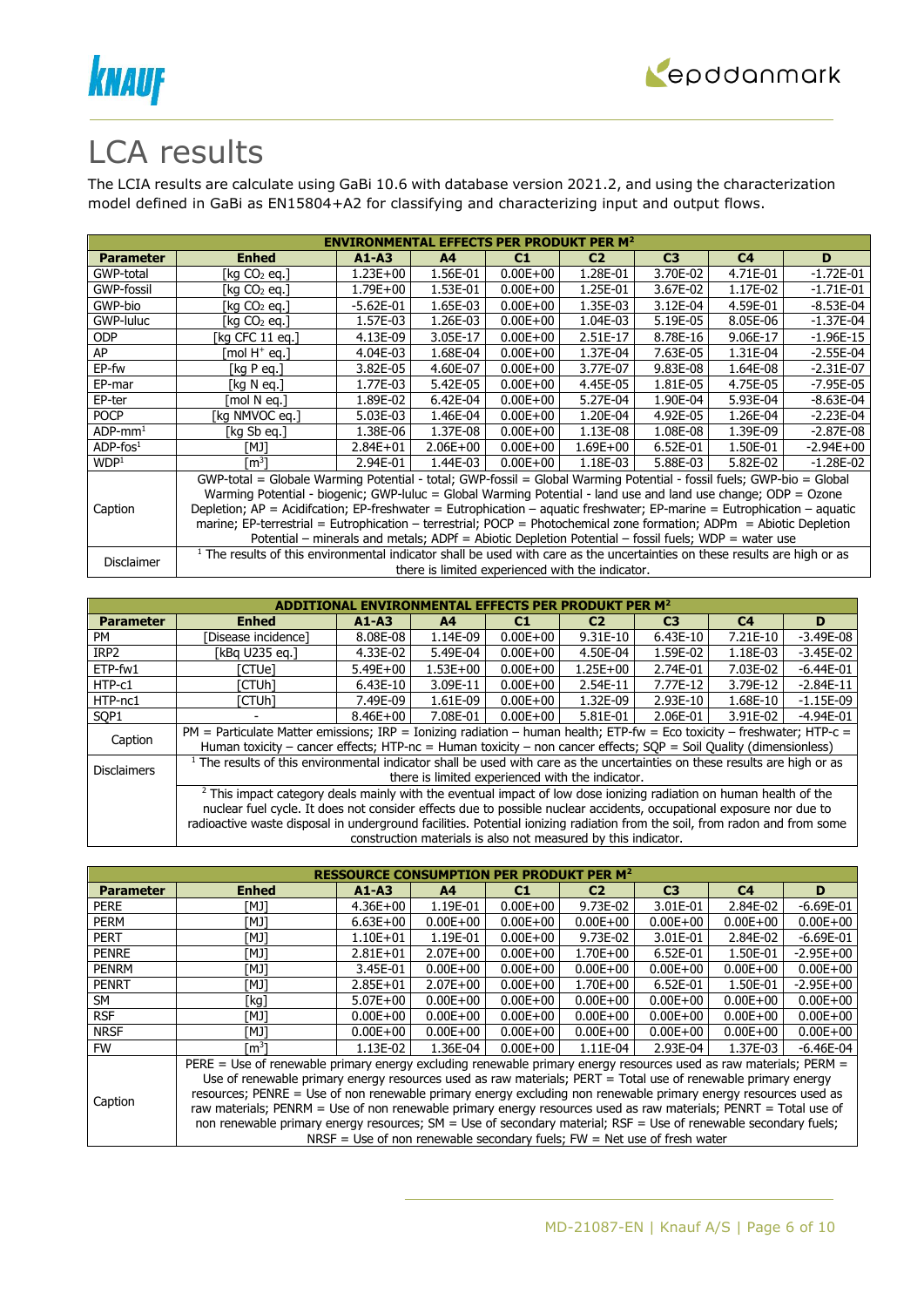



|                  | <b>WASTE CATEGORIES AND OUTPUT FLOWS PER PRODUKT PER M<sup>2</sup></b>                                               |              |                                         |              |                |                |                |              |  |  |
|------------------|----------------------------------------------------------------------------------------------------------------------|--------------|-----------------------------------------|--------------|----------------|----------------|----------------|--------------|--|--|
| <b>Parameter</b> | <b>Enhed</b>                                                                                                         | $A1 - A3$    | A <sub>4</sub>                          | C1           | C <sub>2</sub> | C <sub>3</sub> | C <sub>4</sub> | D            |  |  |
| <b>HWD</b>       | [kg]                                                                                                                 | 3.98E-06     | 1.09E-10                                | $0.00E + 00$ | 8.94E-11       | 1.72E-10       | 2.78E-11       | $-6.58E-10$  |  |  |
| <b>NHWD</b>      | [kg]                                                                                                                 | 2.21E-02     | 3.25E-04                                | $0.00E + 00$ | 2.66E-04       | 4.63E-04       | 1.48E-02       | $-1.38E-03$  |  |  |
| <b>RWD</b>       | [kg]                                                                                                                 | 2.99E-04     | 3.75E-06                                | $0.00E + 00$ | 3.08E-06       | 9.71E-05       | 7.61E-06       | $-2.11E-04$  |  |  |
| <b>CRU</b>       | [kg]                                                                                                                 | $0.00E + 00$ | $0.00E + 00$                            | $0.00E + 00$ | $0.00E + 00$   | $0.00E + 00$   | $0.00E + 00$   | $0.00E + 00$ |  |  |
| <b>MFR</b>       | [kg]                                                                                                                 | 5.48E-03     | $0.00E + 00$                            | $0.00E + 00$ | $0.00E + 00$   | $7.97E + 00$   | $0.00E + 00$   | $0.00E + 00$ |  |  |
| <b>MER</b>       | [kg]                                                                                                                 | $0.00E + 00$ | $0.00E + 00$                            | $0.00E + 00$ | $0.00E + 00$   | 3.32E-01       | $0.00E + 00$   | $0.00E + 00$ |  |  |
| <b>EEE</b>       | TMJ1                                                                                                                 | $0.00E + 00$ | $0.00E + 00$                            | $0.00E + 00$ | $0.00E + 00$   | $0.00E + 00$   | $0.00E + 00$   | 7.12E-01     |  |  |
| <b>EET</b>       | [MJ]                                                                                                                 | $0.00E + 00$ | $0.00E + 00$                            | $0.00E + 00$ | $0.00E + 00$   | $0.00E + 00$   | $0.00E + 00$   | $1.29E + 00$ |  |  |
|                  | $HWD =$ Hazardous waste disposed; NHWD = Non hazardous waste disposed; RWD = Radioactive waste disposed; CRU =       |              |                                         |              |                |                |                |              |  |  |
| Caption          | Components for re-use; MFR = Materials for recycling; MER = Materials for energy recovery; EEE = Exported electrical |              |                                         |              |                |                |                |              |  |  |
|                  |                                                                                                                      |              | energy; $EET = Exported thermal energy$ |              |                |                |                |              |  |  |

| <b>BIOGENIC CARBON CONTENT PER PER PRODUKT PER M2</b> |             |                     |  |  |  |  |  |  |
|-------------------------------------------------------|-------------|---------------------|--|--|--|--|--|--|
| <b>Parameter</b>                                      | <b>Unit</b> | At the factory gate |  |  |  |  |  |  |
| Biogenic carbon content in product                    | ka C        | 1.44E-01            |  |  |  |  |  |  |
| Biogenic carbon content in accompanying packaging     | ĸa          | 5.00E-02            |  |  |  |  |  |  |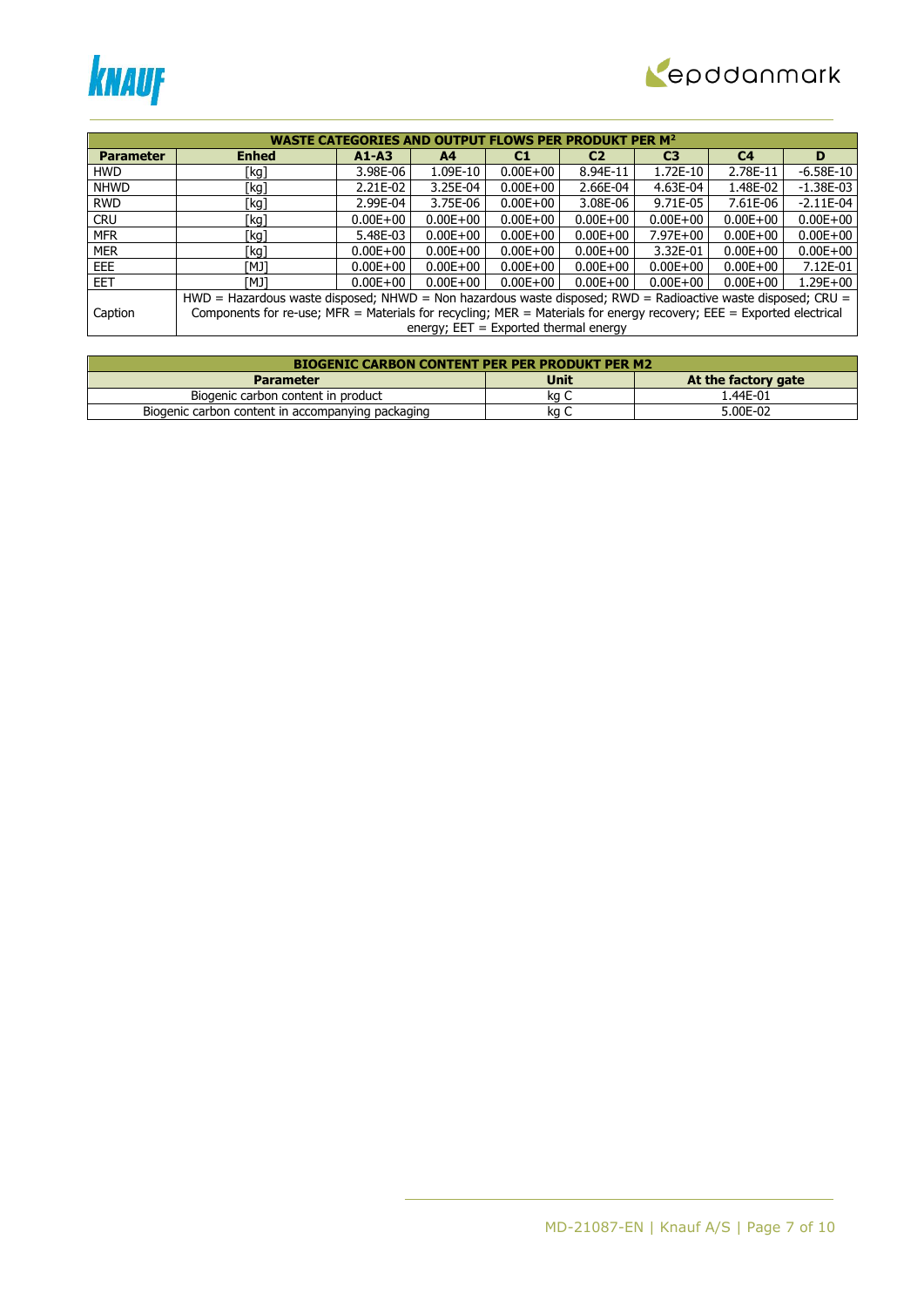



# Additional information

**Technical information on scenarios**

### **Transport to the building site (A4)**

| Scenario information                        | Value                                                             | <b>Unit</b>       |
|---------------------------------------------|-------------------------------------------------------------------|-------------------|
| Fuel type                                   | <b>Diesel</b>                                                     |                   |
| Vehicle type                                | Truck, Euro 6, 28 - 32t<br>gross weight / 22t<br>payload capacity |                   |
| Transport distance                          | 237                                                               | km                |
| Capacity utilisation (including empty runs) | 61                                                                | $\%$              |
| Gross density of products transported       | 664                                                               | kg/m <sup>3</sup> |
| Capacity utilisation volume factor          |                                                                   |                   |

#### **Reference service life**

| <b>RSL</b> information        | <b>Unit</b>                                                                                              |  |  |
|-------------------------------|----------------------------------------------------------------------------------------------------------|--|--|
| Reference service Life        | 60 years                                                                                                 |  |  |
| Declared product properties   |                                                                                                          |  |  |
| Design application parameters |                                                                                                          |  |  |
| Assumed quality of work       | Information on the technical characteristics, design                                                     |  |  |
| Outdoor environment           | and construction quidelines, as well as conditions<br>during use can be found on the website of Knauf at |  |  |
| Indoor environment            | www.knauf.dk                                                                                             |  |  |
| Usage conditions              |                                                                                                          |  |  |
| Maintenance                   |                                                                                                          |  |  |

#### **End of life (C1-C4)**

| Scenario information                 | Value                                                             | Unit |
|--------------------------------------|-------------------------------------------------------------------|------|
| Collected separately                 | 8.3                                                               | kg   |
| Collected with mixed waste           |                                                                   | kg   |
| For reuse                            |                                                                   | kg   |
| For recycling                        | 8.0                                                               | kq   |
| For energy recovery                  | 0.3                                                               | kg   |
| For final disposal                   |                                                                   | kg   |
| Assumptions for scenario development | The gypsum part is assumed recycled and paper part<br>incinerated |      |

## **Re-use, recovery and recycling potential (D)**

| Scenario information/Materiel | Value | Unit |
|-------------------------------|-------|------|
| Gypsum                        | 8.0   | kg   |
| Electric energy               | 0.7   | MJ   |
| Thermal energy                | 1.3   | MJ   |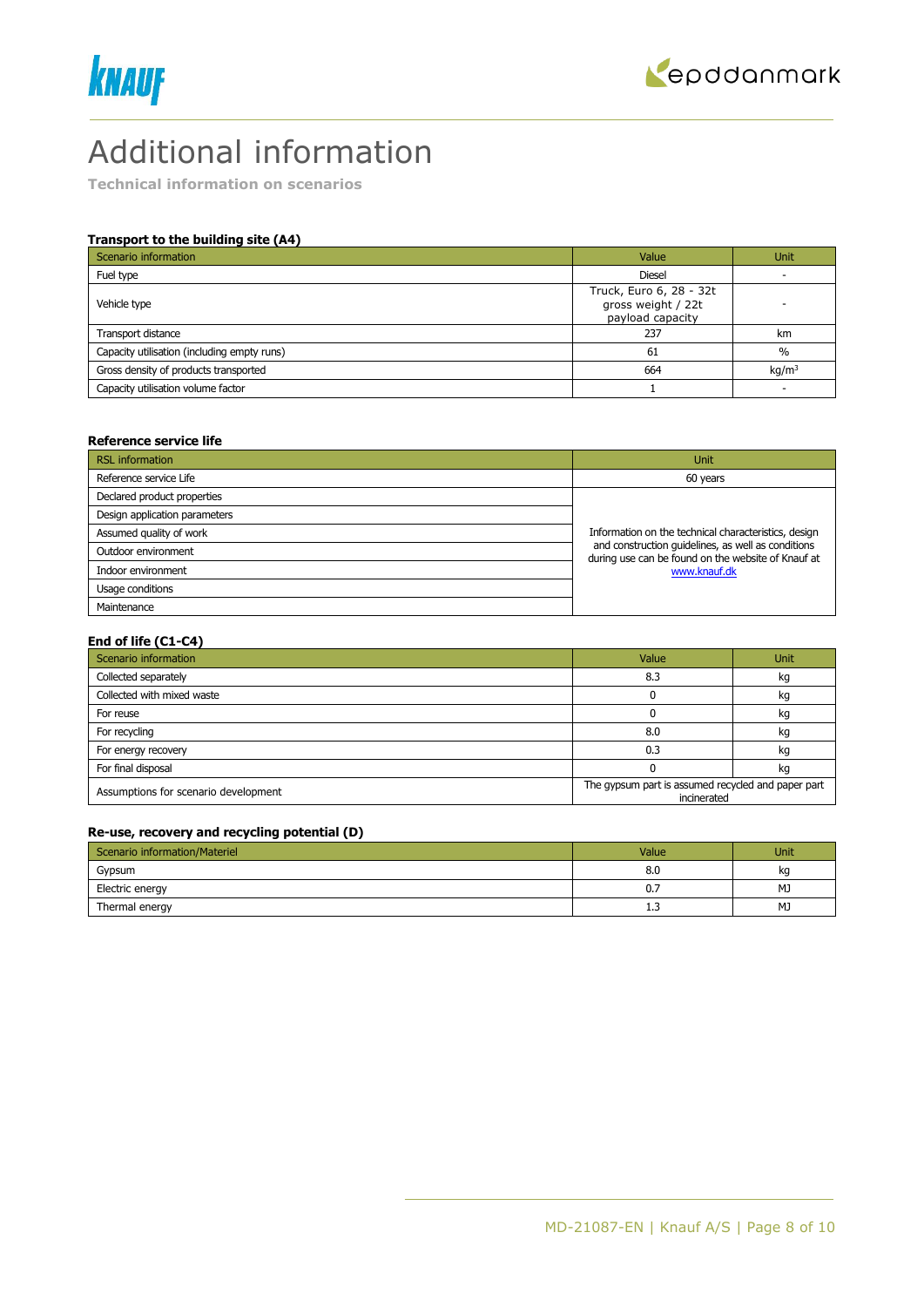



#### **Indoor air**

*The EPD does not give information on release of dangerous substances to indoor air because the horizontal standards on measurement of release of regulated dangerous substances from construction products using harmonised test methods according to the provisions of the respective technical committees for European product standards are not available.*

Classic Board is covered by the Danish Indoor Climate Labelling, Certificate no. 009.

#### **Soil and water**

*The EPD does not give information on release of dangerous substances to soil and water because the horizontal standards on measurement of release of regulated dangerous substances from construction products using harmonised test methods according to the provisions of the respective technical committees for European product standards are not available.*